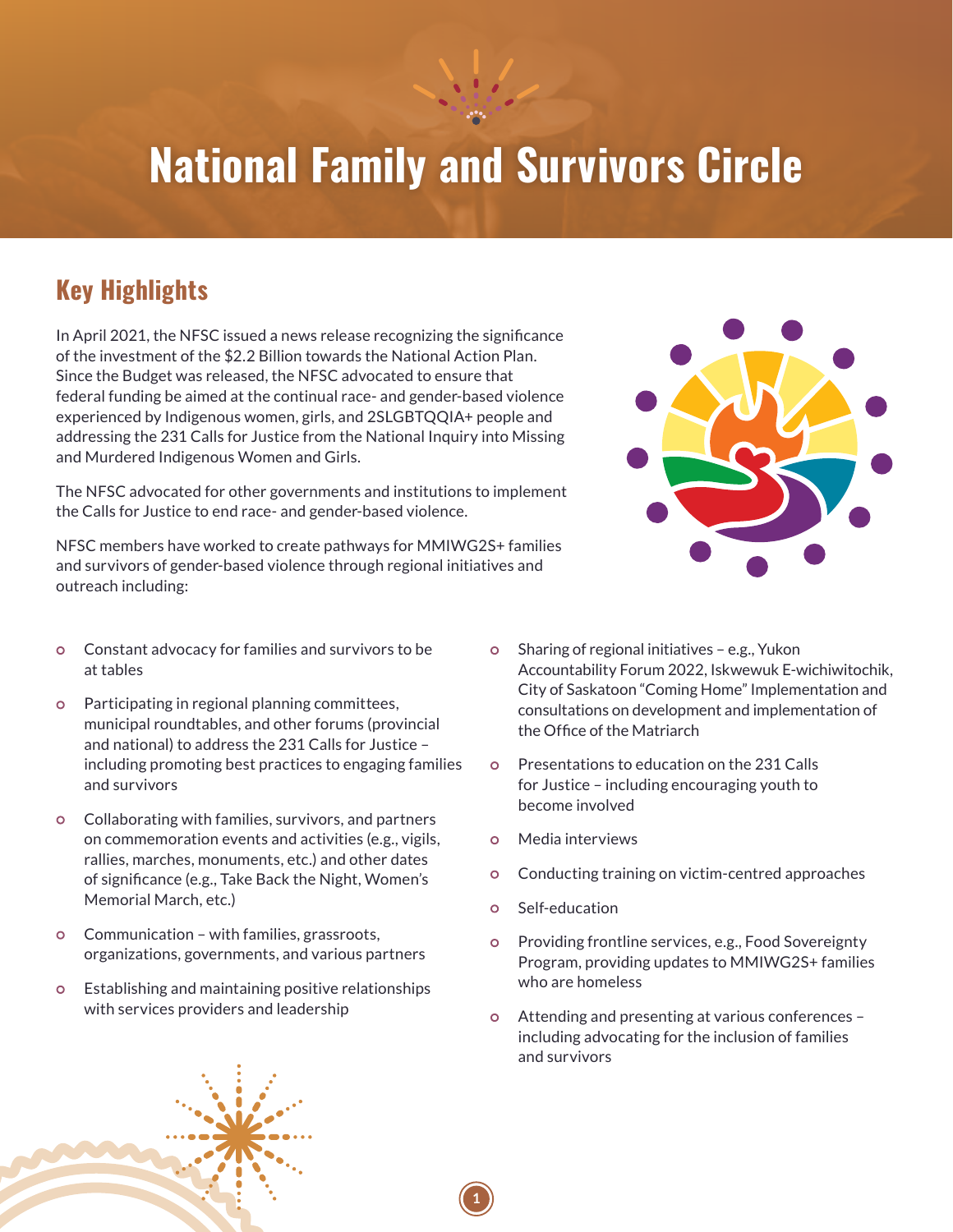NFSC worked on high level and strategic internal documents and processes on its interim operations and governance. Based on the NFSC guiding principle of "Nothing About Us, Without Us", the NFSC is seeking resources to support a national virtual engagement and survey process for the inclusion of families of Missing and Murdered Indigenous women, girls, and 2SLGBTQQIA+ people (MMIWG2S+) and survivors of gender-based violence across Canada to be included in the development of a National Family and Survivors Circle independent, legally incorporated, and non-profit entity.

#### **Progress/Successes**

Developed a 2021-2022 NFSC Work Plan guided by the NFSC Vision and Mission and Four Pillars – Inclusion, Interconnectedness, Accountability, and Impact.

Promoted the NFSC Pillar of **Inclusion** by providing collective advice to federal government departments on various common short-term priority items within the Federal Pathway to promote best practices for engaging MMIWG families and survivors of gender-based violence in barrier-free processes that are funded and include supports (e.g., trauma-informed, wrap-around, etc.).

Adopted motions to establish an independent, legally incorporated, and non-profit National Family and Survivors Circle entity and to direct the NFSC Technical Team to undertake actions to implement the motion including retaining professional services. Legal reservation of the "National Family and Survivors Circle, Inc." name with the Manitoba Companies Branch, Province of Manitoba.

Promoted the NFSC Pillar of Interconnectedness by building the foundation for partnerships with Federal/ Provincial/Territorial/Indigenous (FPTI) tables and federal government departments, and through meetings with the new Minister of Crown-Indigenous Relations. The NFSC identified the need for long-term investments to be linked to specific Calls for Justice and clearly identified the requirement for reporting on the benefits, successes, and impacts. The NFSC advocated that all funding for initiatives be clearly identified as existing, realigned, enhanced, new, and distinctions-based, remaining within federal departments, outgoing to communities and partners, on-reserve/off-reserve, etc. The NFSC provided consistent messaging on the importance of transformative change where impact is felt on the ground by developing a strategy and implementation of the National Action Plan and the Federal Pathway.

**2**

In an April 8, 2022, news release, the NFSC highlighted the missed opportunities in Budget 2022 to specifically reference how affected families, communities and survivors of gender-based violence would benefit. For example, Budget 2022's commitment to help Indigenous communities mitigate the on-going impacts of COVID-10 could have referenced the "shadow pandemic" of increased gender-based violence during the pandemic.

Promoted the NFSC Pillars of Accountability and Impact through consistent messaging and advocacy that the MMIWG2S+ issue remain at the forefront of investments and actions; for all governments and contributing partners to clearly identify investments, actions with clear timelines, sharing of results and impacts on the ground, and demonstrating MMIWG families, survivors of gender-based violence, and Indigenous women, girls, and 2SLGBTQQIA+ people are involved; and for the immediate implementation of Call for Justice 1.7 establishment of a National Indigenous and Human Rights Ombudsperson and a National Indigenous and Human Rights Tribunal.

On March 19, 2022, the NFSC issued a news release calling on all governments, including Indigenous governments, agencies, institutions, and all Canadians to urgently act on implementing the 231 Calls for Justice as legal imperatives. NFSC Chair, Hilda Anderson-Pryz, stated, "The ultimate goal must be to end all forms of gender-based violence."

In a March 24, 2022 news release, the NFSC called on all governments, organizations, agencies, and institutions to collectively take action, speak out, and stand together against all forms of gender-based violence against Indigenous women, girls, and 2SLGBTQQIA+ people regardless of residency, to include the following immediate actions: independent mechanisms for disclosures; establishing and funding victim-centred and selfdetermined crisis and healing supports; safe spaces for programs and services; creating and implementing rightsbased policies for prevention and safety; and all core and project funding agreements must demonstrate prevention and protection against gender-based violence in terms and conditions.